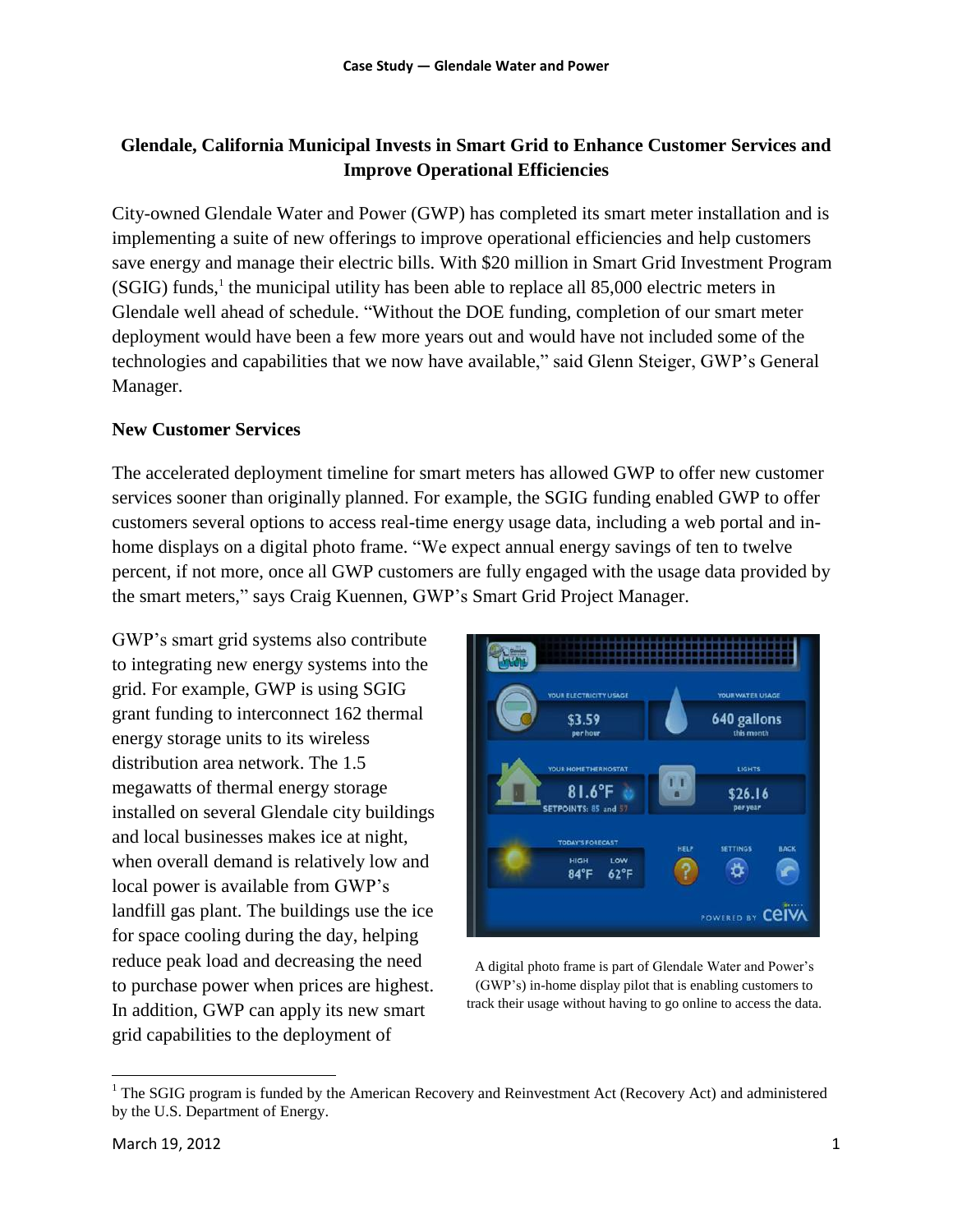electric vehicles (EV) and photovoltaics (PV). GWP currently offers EV charging station incentives to 100 customers, and about 200 PV systems are installed in its service territory. "GWP recognizes the importance of AMI [advanced metering infrastructure] and its data for enabling expansion of our EV and PV programs. These programs are popular in southern California, and we expect growth in these areas," says Kuennen. GWP anticipates deployment of 1,200 EVs by 2015, and 7,000 EVs by 2020.

GWP is also going beyond the scope of the SGIG project to increase efficiencies for the customer and the utility by building on the smart grid infrastructure and expanding offerings in other areas. Although outside of the DOE funded effort, GWP has installed 33,400 smart water meters. GWP is one of the first utilities in the nation to implement both electric and water smart meters in its entire service territory. "As an electric and water utility, the incremental cost of adding water meters was not much more. Water meters are less complex than the electric meters, and utilize much of the same technology that GWP is putting in place for its electric meters anyway," says Steiger. "So it made perfect sense." Nearly 20 percent of California's electricity is used to pump, treat, and move water to California homes and businesses. As part of its smart water meter deployment, GWP has also installed leak detection technology, such as acoustic sensors designed to detect leaks on GWP's side of the meter. Leak detection saves not only water but also electricity, reducing GWP's operating costs—and saving customers from property damage.

### **Increasing Operational Efficiencies While Planning for Future Technologies**

Like most utilities, GWP's interest in smart grid deployment includes not only enhancing customer services but also containing costs, increasing operational efficiencies, and improving reliability. GWP is implementing an enterprise service bus  $(ESB)^2$  to integrate its systems and consolidate communications among departments. With the installation of an ESB, the utility is building an information technology (IT) system and process that accommodates changes as they inevitably occur in technologies and applications or in consumer needs in the future. GWP is also expanding data sharing across business units to increase operational efficiencies.

GWP has begun initial testing for an upcoming Feeder Automation and Substation Automation Pilot Project, also partially funded by SGIG. For this pilot project, GWP is rebuilding an existing substation with all the technologies required for distribution automation, including four automated feeders. "GWP has put together a long-term plan, so if all goes well with the pilot, we will be able to automate all of the substations in the city in about ten years," says Kuennen.

 $\overline{a}$ 

 $2$  An enterprise service bus (ESB) is a software architecture model that enables reliable interaction among a variety of IT applications—a valuable smart grid asset, as the ESB allows otherwise-incompatible smart and legacy systems to communicate with each other.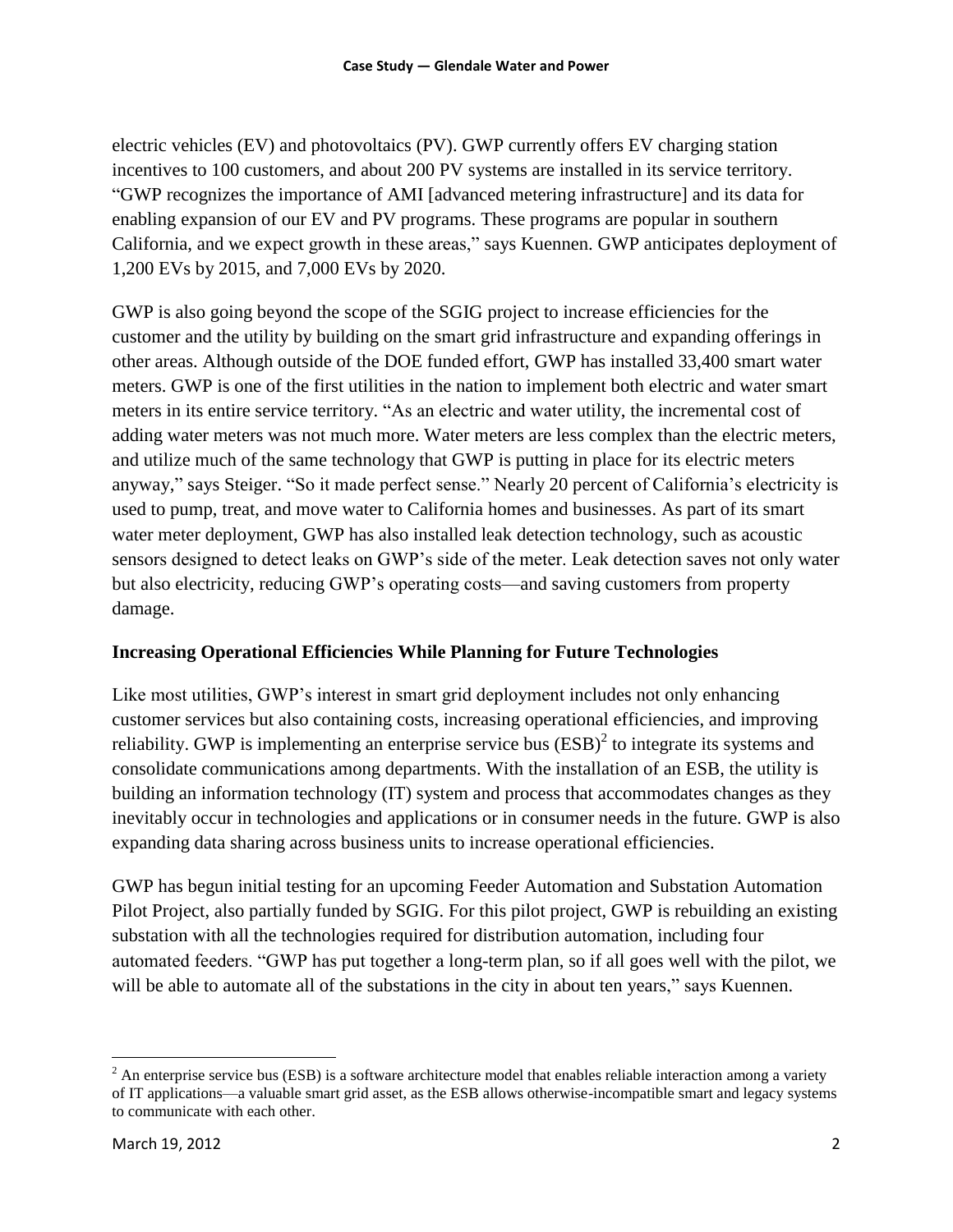GWP is also determining how best to manage and analyze the extraordinary amount of data transmitted by the smart meters. The utility is establishing new internal processes and employing the tools and resources necessary to manage and analyze the data.

#### **Workforce Development**

In addressing these large-scale shifts in IT and data management, GWP recognized a need for an equivalent change in corporate culture—including upgrades to existing skill sets. To meet the needs of a digital grid, the utility is re-training current staff. GWP made a promise that no one was going to lose his or her job as a result of this project, and management has been successful in placing employees in new positions—often at higher levels of compensation. The GWP project is also creating new jobs. The required skill level of IT and data management necessitates that GWP employ new IT specialists. Says Steiger, "As deployment got under way, it became clear very quickly that the driver of what GWP is doing today, as well as in the future, is going to be IT...[and] staffing these new functions is no trivial task." Newly-hired systems experts are planning and deploying assets such as the ESB and developing the interfaces to make the new software work with the legacy systems, and a full-time cybersecurity manager was hired to rearchitect the system city-wide.

GWP also has an eye toward establishing its future workforce. With additional Recovery Act grant funding from DOE's Workforce Training in the Electric Power Sector Program, <sup>3</sup> GWP is updating and expanding the electrical workforce training program it created in partnership with Glendale Community College and the Verdugo Workforce Investment Board. "The Verdugo Power Academy takes young people here in Glendale who desperately need professional job skills and trains them to qualify for entry-level positions in the electric utility industry," says Steiger. Three graduates are now employed in GWP's meter shop on AMI work. "We used the Power Academy to support needs within our SGIG grant and have found the two DOE-funded grants working hand-in-hand to benefit our company and the local community," adds Steiger.

 $\overline{a}$ <sup>3</sup> The Workforce Training in the Electric Power Sector Program is facilitating the development of a highly skilled electric power sector workforce for modernizing the electric grid. Recipients include power companies, non-profits, institutions of higher education, and local and state governments. More information about this program can be found on smartgrid.gov and in the case study: "Workforce Training for the Electric Power Sector: Transforming the [Nation's Electric Grid by Training Skilled Workers.](http://energy.gov/oe/downloads/workforce-training-electric-power-sector-transforming-nation-s-electric-grid-training)"